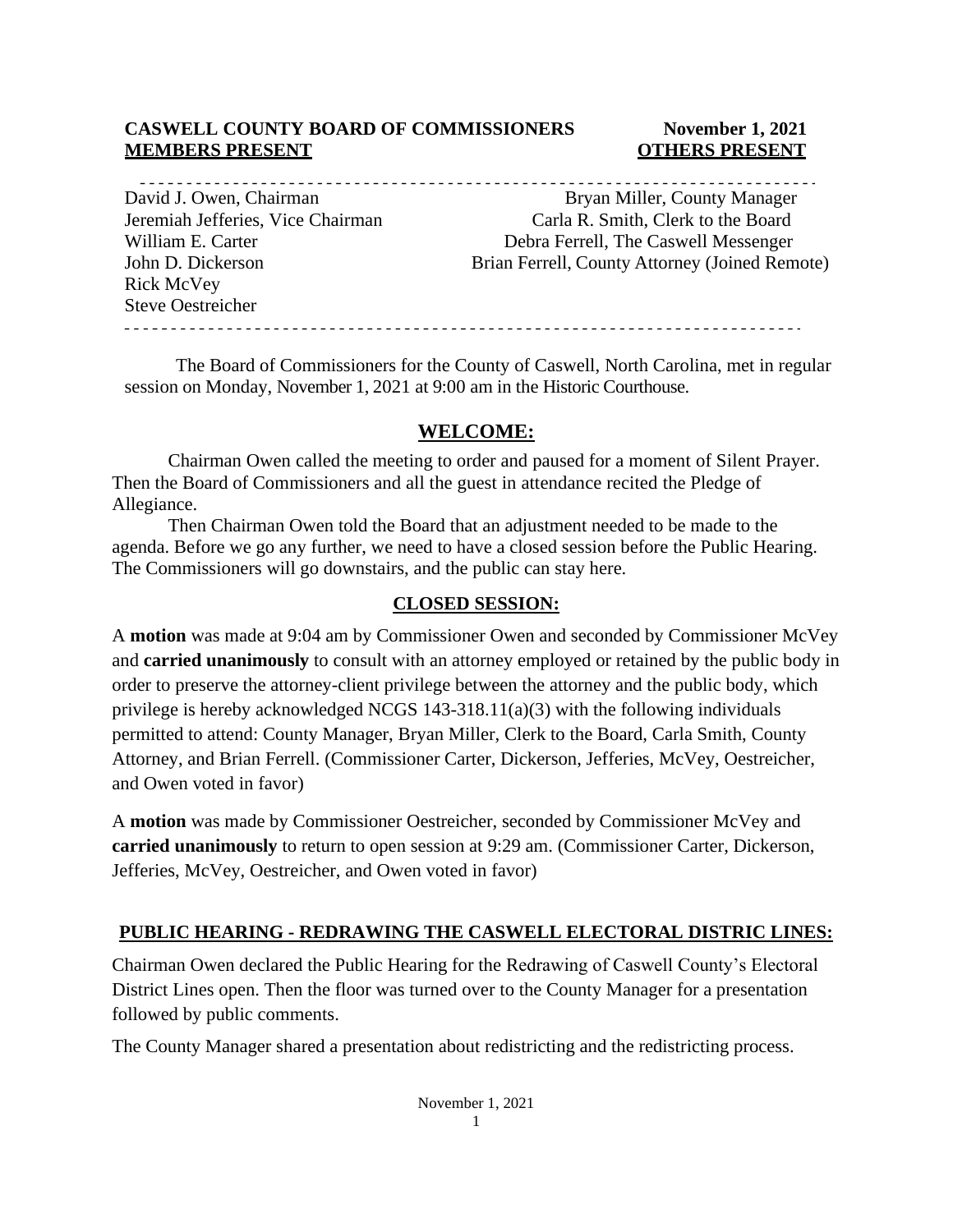# Redistricting: **Legal Considerations**

#### Kelly Tornow, Associate General Counsel, NCSBE **August 11, 2021**

NORTH CARO TE BOARD OF

## What is Redistricting?



- The process of redrawing district boundaries every ten years, following the decennial United States Census
- Done to ensure that voting power and representation are distributed equally, based on population
- Congressional and legislative redistricting performed by General Assembly; county, municipal, school board redistricting performed by General Assembly or governing body (or process prescribed in court order/consent decree in some cases)



As those of you that are on the Board understand, we in Caswell County have a consent decree that we operate under that was entered into in 1989 by the Board of Commissioners, Board of Education, and the Board of Elections.

The Process for Redrawing Electoral Districts includes the following:

- 1. Required by the state of NC following a Decennial Census for those counties that operate with electoral districts. That means the Commissioner for that district has a requirement to live in that district.
- 2. Contracted with Piedmont Triad Regional Council (PTRC) to redraw Caswell Counties Electoral Districts.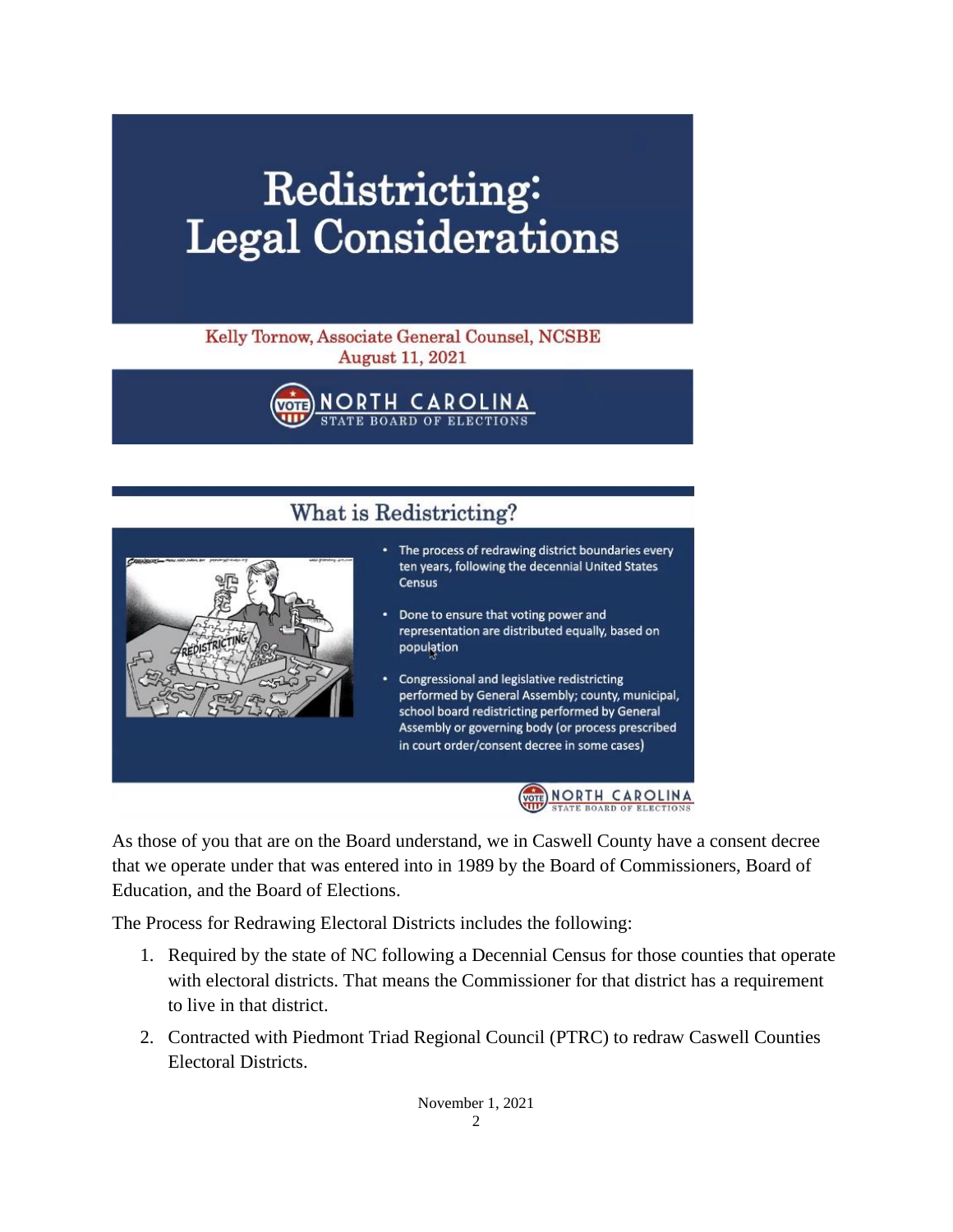- 3. PTRC extrapolated the data from the 2020 Decennial Census and redrew Caswell County's electoral district lines and they were presented to the Board of Commissioners as proposed districts.
- 4. The Caswell County Board of Commissioners reviewed the newly drawn maps and determined they had additional priorities that were not met with the newly drawn version.
- 5. County Manager worked with PTRC and staff to revisit the proposed district map. Determination was that to meet the priorities of the Board, the newly drawn districts would have to substantially change.
- 6. After the substantial changes were made, the County Manager presented the altered map to the Board of Commissioners in a special meeting.
- 7. After reviewing the map, the County Manager received several comments from commissioners and the public which necessitated several changes to the districts.
- 8. The result is Version 6 (V6) that you will review today.

Priorities that the Commissioners laid out for redrawing electoral districts.

- 1. Keep all sitting commissioners serving in a district role currently, in a new redrawn district.
	- a. Forces districts 1, 2, and 4 to comingle on the western part of the county.
	- b. One district must move north, one district must move south, and one must extend westward.
- 2. Keep populations in each district as even as possible in each district. This is not only a Board requirement, but also a legal requirement.
	- a. Current Electoral Districts are 16% out of balance between the most populated district and the least populated district. This indicates an almost 7% population shift.
	- b. To get within 2% (5% target) of population in electoral districts, we must follow more than just roads. Bodies of water, township lines, and municipal lines must be used to separate districts.
- 3. Maintain two minority majority districts within Caswell.
	- a. This comes from the 1989 Consent Decree
	- b. Minority population has declined in Caswell by 506 residents.
	- c. African American population has declined by 1,187.
	- d. Other minority populations have increased by 681.
	- e. This among other things has caused a population shift.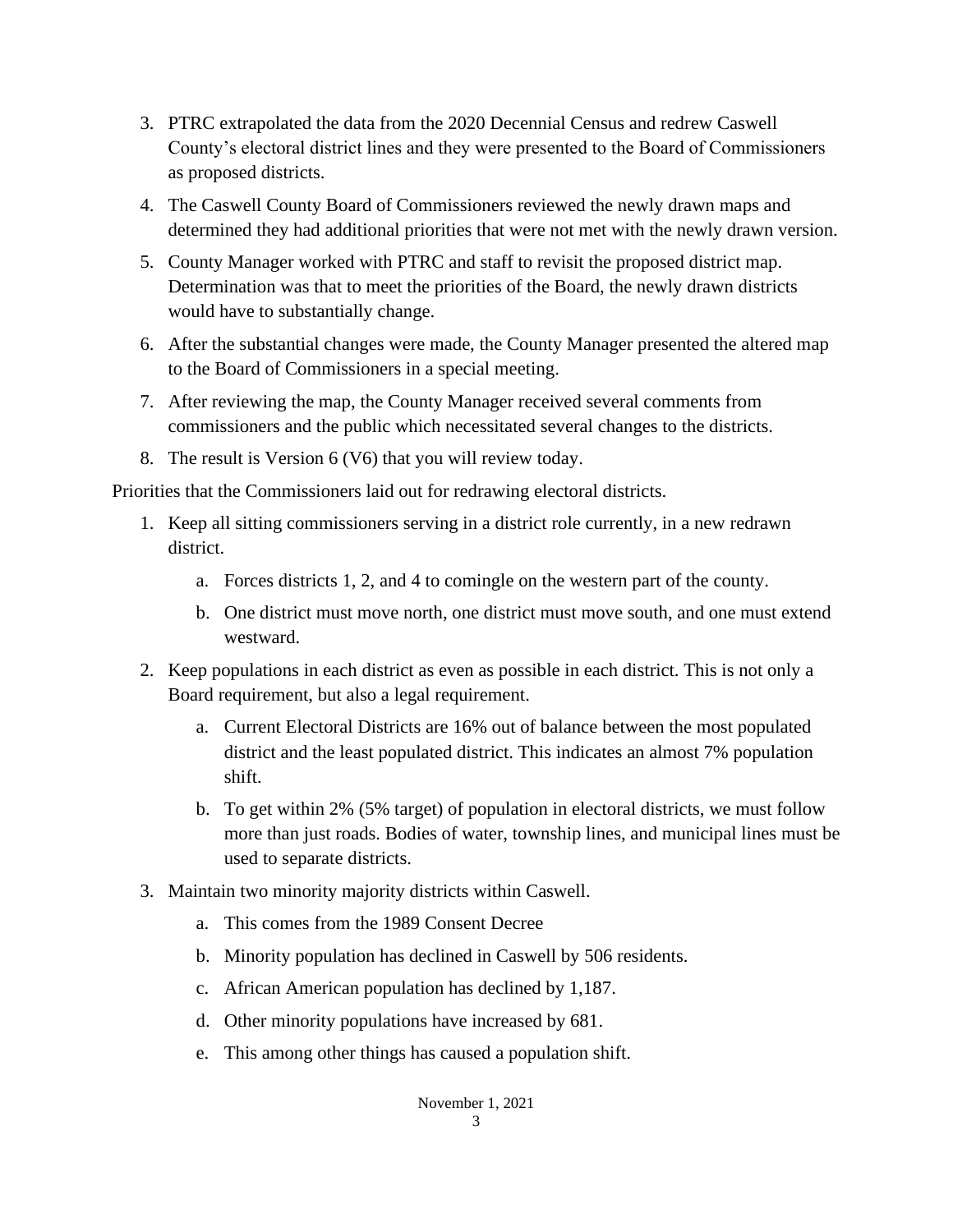f. Both districts must share census tracts in Yanceyville to maintain the minority majority districts.

|                            |                         | %District | <b>%Minority Population</b> |
|----------------------------|-------------------------|-----------|-----------------------------|
|                            | <i>i</i> . Yance yville | 57%       | 24%                         |
|                            | ii. Locust Hill         | 47%       | 14%                         |
| iii.                       | <b>Stoney Creek</b>     | 31%       | 13%                         |
| iv.                        | Milton                  | 51%       | 12%                         |
| $V_{\cdot}$                | Pelham                  | 30%       | 12%                         |
| $\overline{\mathbf{v}}$ i. | Anderson                | 34%       | 8%                          |
|                            | vii. Dan River          | 26%       | 7%                          |
| viii.                      | Hightowers              | 23%       | 5%                          |
| 1X.                        | Leasburg                | 38%       | 5%                          |
|                            |                         |           |                             |

g. Minority populations by township.

Legal considerations include compactness, the districts being contiguous meaning you don't have a spot district, preserves communities of interest, one person one vote, Consent Decree, and minimizes split precincts. PTRC proposed districts meets the legal requirements for redistricting but not the priorities of Board Commissioners. Other versions meet the priorities of the Board of Commissioners and the Consent Decree, but they may contain some deficiencies in other areas. Then the County Manager shared the Existing Electoral Districts map.



November 1, 2021 4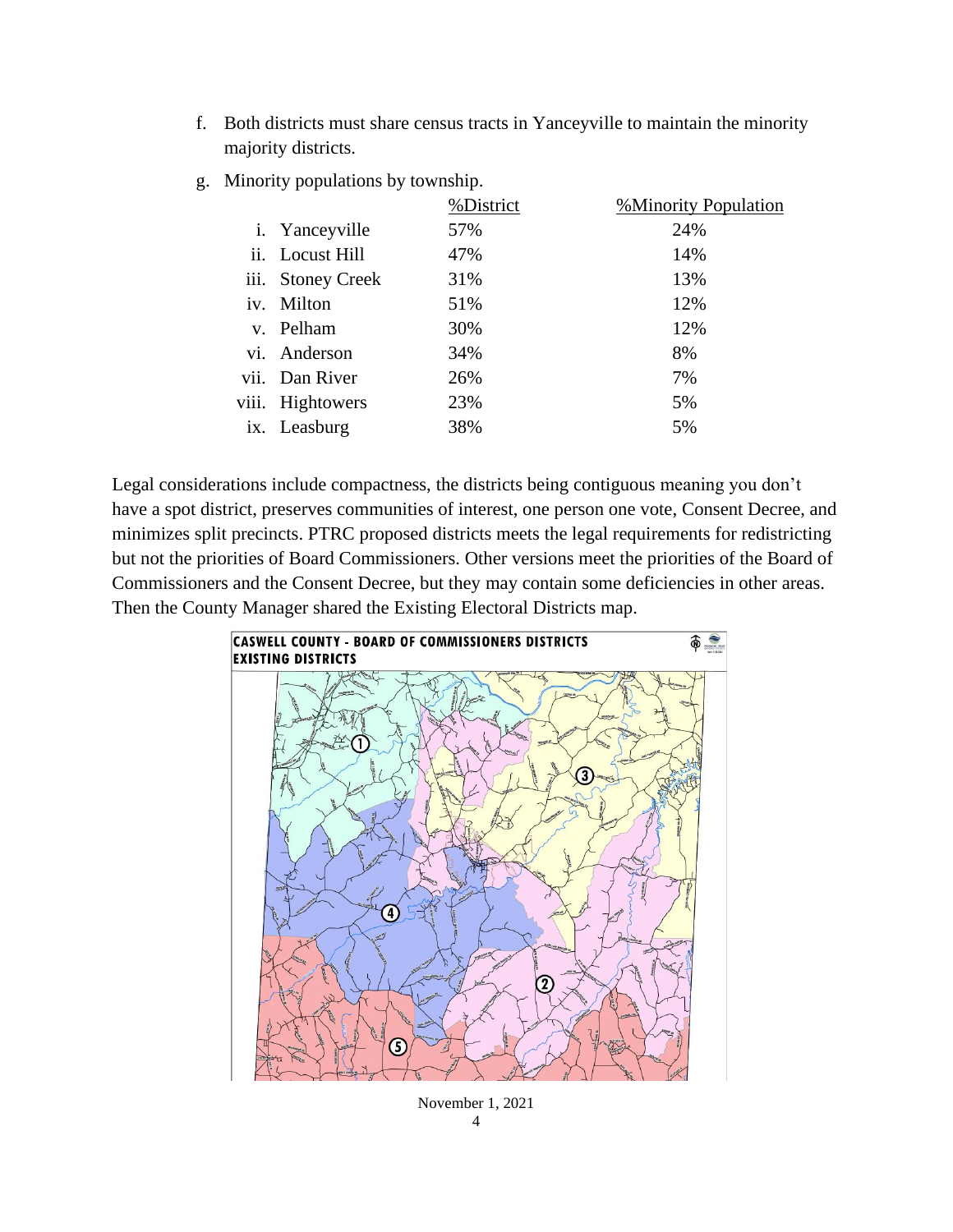These districts were drawn in 2010. Many of the districts are elongated and have a funny shape to them. Commissioner Oestreicher asked was the reason for that odd shape to achieve the minority majority aspect of that district. The County Manager said he cannot answer that definitively because he was not here in 2010. The County Manager said he would suspect that was one priority that was used. So, the current proposed version that you will consider today, the County Manager wanted to point out a few things about. It is 1.87% out of balance from the most populated district to the least. If you look at the PTRC version, it is 2.84% out of balance between the most populated district and the least populated district. The current districts that were drawn in 2010 are 8.77% out of balance. The districts that are presented today are much closer in population than the current districts. The population shifts over the past 10 years have resulted in a 16% difference from the most to the least populated district for our current Board of Commissioners electoral districts.

|       | <b>District V3 Population</b> | Proposed 2020 Total 2020 Minority<br>Population | Percent<br><b>Minority</b> |
|-------|-------------------------------|-------------------------------------------------|----------------------------|
|       | 4,545                         | 1,275                                           | 28.05%                     |
| 2     | 4,536                         | 1,402                                           | 30.91%                     |
| 3     | 4,549                         | 2,371                                           | 52.12%                     |
|       | 4,596                         | 2,412                                           | 52.48%                     |
| 5     | 4,510                         | 1,240                                           | 27.49%                     |
| Total | 22,736                        | 8,700                                           | 38.27%                     |

| <b>District</b> | Population | Proposed 2020 Total 2020 Minority<br>Population | Percent<br><b>Minority</b> |
|-----------------|------------|-------------------------------------------------|----------------------------|
|                 | 4,516      | 1,228                                           | 27.19%                     |
| 2               | 4,514      | 1,296                                           | 28.71%                     |
| 3               | 4,514      | 2,371                                           | 52.53%                     |
| 4               | 4,546      | 2,350                                           | 51.69%                     |
| 5               | 4,646      | 1,455                                           | 31.32%                     |
| Total           | 22,736     | 8,700                                           | 38.27%                     |

| <b>District</b> | Population | Existing 2010 Total 2010 Minority<br>Population | Percent<br><b>Minority</b> |        |
|-----------------|------------|-------------------------------------------------|----------------------------|--------|
|                 | 4,537      | 1,119                                           | 24.66%                     |        |
| 2               | 4,837      | 1,385                                           | 28.63%                     |        |
| 3               | 4,973      | 2,763                                           | 55.56%                     |        |
| 4               | 4,697      | 2,650                                           | 56.42%                     |        |
| 5               | 4,675      | 1,289                                           | 27.57%                     |        |
| Total           | 23,719     | 9,206                                           | 38.81%                     | 91.23% |

The County Manager then pointed out that there are true minority majority districts, which are district 3 and district 4, that have at least 52% minority majority. Then to give you a graphic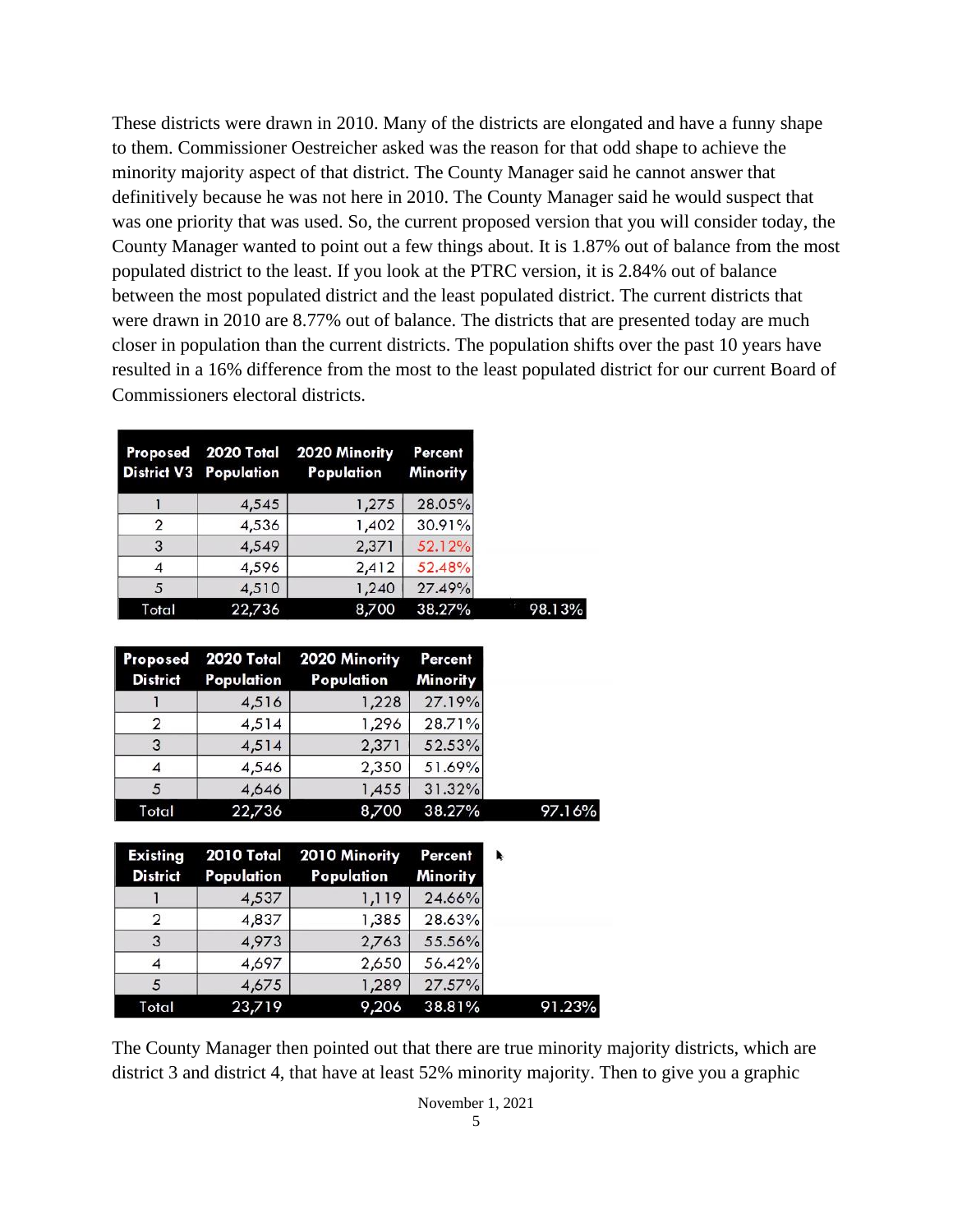demonstration of why the districts look like they do, the County Manager pointed out that one of the factors, not the predominant factor, was the 1989 Consent Decree. Then this graphic illustration was shared showing the minority majority census tracts throughout the county, and they are becoming more evenly distributed throughout the county.



This is the map we are considering today for the Public Hearing. The Board advised the Clerk and County Manager to put this map on the county website and have it considered for the Public Hearing.



November 1, 2021 6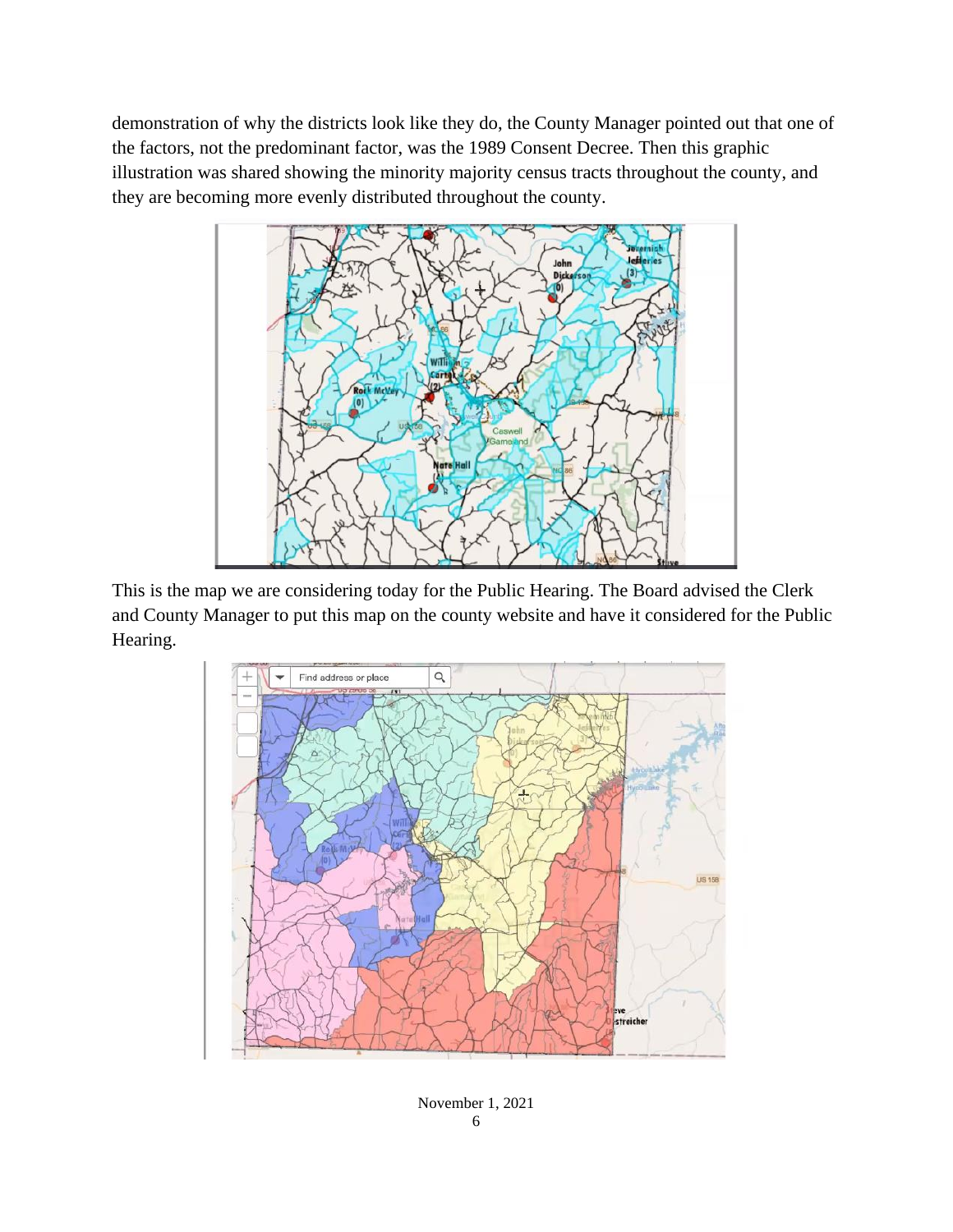You can see this version of electoral districts is not unlike our previous version in that there are some electoral districts that are elongated and have irregular shapes. To achieve the priorities of the Board that was one of the things we had to do. The County Manager also wanted to point out that Caswell has a prison work farm and a prison. Those two facilities together house approximately 1100 inmates or residents and about 800 are minorities. This is important to note while going through this process because those two facilities are included in the decennial census.

The Legal requirements for redistricting are compactness, one person one vote, the districts are continuous, the Consent Decree, preserve communities of interest, and minimize split precincts. The Board of Commissioners priorities are each sitting commissioner representing a district should remain in a district apart from other commissioners representing a district, equal populations in districts, and abiding by the consent decree and maintaining two minority majority electoral districts. Then the County Manager paused for any questions.

Commissioner Oestreicher asked if the County Manager said the Work Farm and the Prison are not in the same district. The County Manager said that is correct. Chairman Owen asked was there anything more from the Board before he took comments from the public. There were no other commissioner comments. So, Chairman Owen said at this time if anyone would like to speak concerning the redrawing of Caswell County's electoral district lines you can come forward.

**Rebecca Page:** 820 Page Road in Yanceyville. Prisoners can't vote. That is one of the things you lose when you go to prison. So did I understand you correctly to say that the population of the prisons have been included as you decide where these lines are drawn.

**County Manager:** They are included for the numbers for the decennial census, which are used to redraw electoral districts.

**Rebecca Page:** Does that make sense since they are not voting?

**County Manager:** I honestly can't answer what makes sense and what doesn't.

**Leslie Zimmerman:** 732 Solomon Lea Rd in Leasburg. Can you put the map back up? I was listening to NPR on my way here this morning and Rusty Jacobs was talking about this. The blue line, the nice "S," may work out numerically, but squiggly lines are not allowed. It is supposed to be as square or rectangular as possible. This looks like someone is messing with us. It just doesn't seem normal.

There were no other speakers. So, Chairman Owen declared the Public Hearing closed after November 2, 2021 at 10:00 am. to allow for public comments.

### **PUBLIC COMMENTS:**

The following individuals appeared before the Board to make public comments: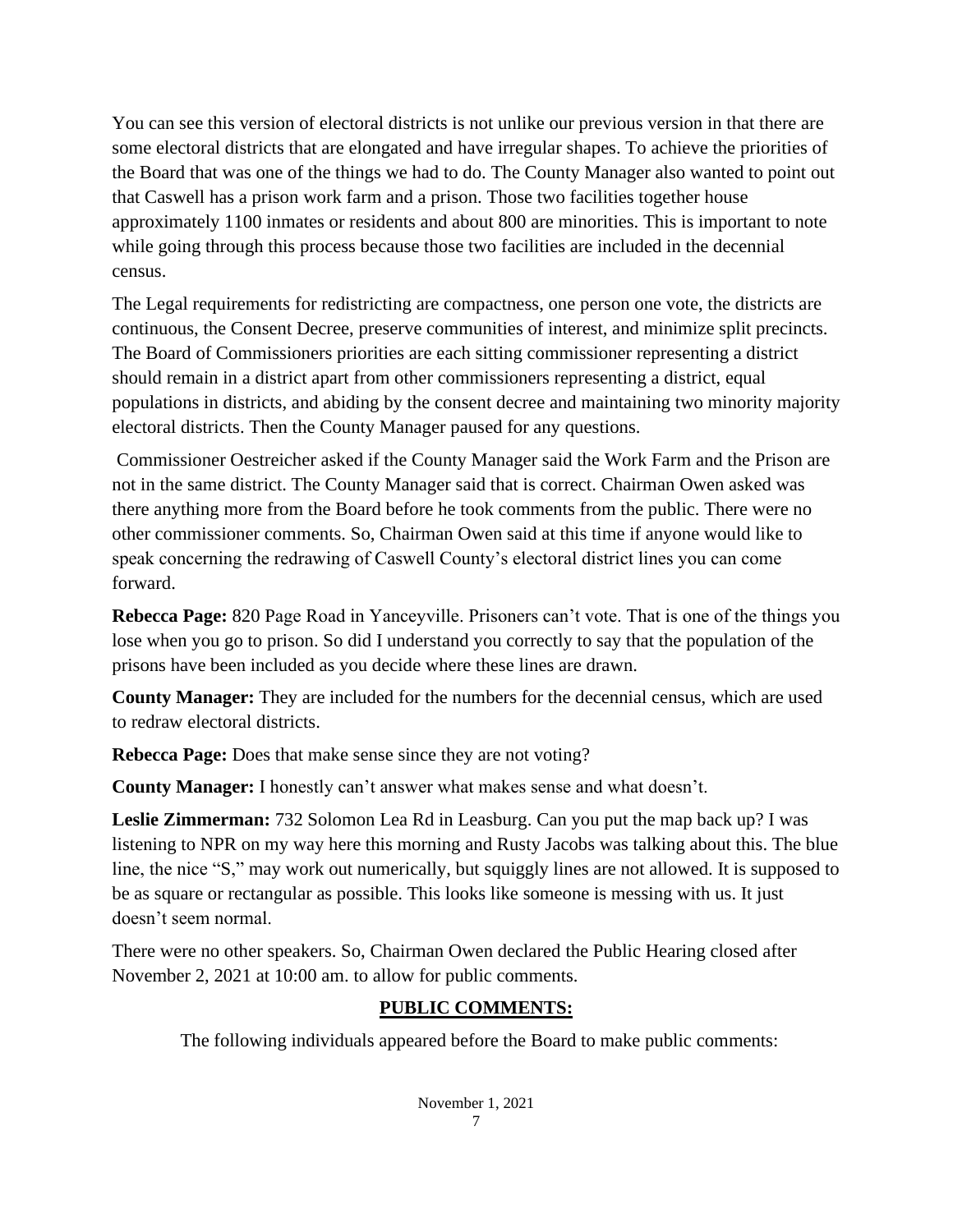**Rebecca Page:** 820 Page Road in Yanceyville. Thank you for considering the redesign of the Courthouse Square and the relocation of the Confederate Monument.

As a Caswell native, current resident and great granddaughter of a Caswell native who fought in the Civil War, I believe I have "skin in the game" as it relates to the confederate monument! My great grandfather, James Bentley Page, returned home from the war so beaten by the harsh conditions that he never recovered. He wasn't killed in the war, but it did take his life.

As I've grown to understand the motives of the Civil War, the horrors of slavery and the ripple effects people of color continue to experience, I realize the confederate monument never deserved its esteemed position in the center of the county, center of the county seat, high on a pedestal in the center of the courthouse square, as if memorializing the county's and its citizens' proudest and defining moment. It simply is NOT that, and never was.

I do believe the monument should be relocated (NOT stored and forgotten) to a less distinguished location…perhaps behind the history museum with the World War II memorial or in the arboretum or private property (or another location) and it's complete and historical context explained. It should be respectful with interpretive material representing all sides allowing the observer to come to their own conclusions.

This would not be disrespectful to my great grandfather, nor an attempt to forget history, but rather an opportunity to tell the full truth. Acknowledging our less than noble and atrocious actions of the past AND committing to learn from them, and not repeat them, would be the highest honor we could pay our Civil War dead.

If we could allow this process of redesigning the square to broker reconciliation, what a proud moment and glorious legacy that would be! Thank you.

**Kent Williamson:** 461 Graves Road. First, I would like to thank the Commissioners for moving Caswell County forward, especially in the Education field by Bartlett Yancey having the hightech school built. Second for supporting higher education through Piedmont Community College, which will help the county as a whole. I was on the Board earlier in late 2020 and the relocating of the monument was on the agenda at that time. We have spent a year trying to put this to rest. It should be moved on by the Commissioners by going ahead and relocating them. Fix the square so that it is inviting to our business district. You did a wonderful job creating a business district, but at the same time you turn around and have the monument sitting there. It's a sign of hatred. If anyone knows the reason for the Civil War, they will look at that monument and say we don't need this here for that reason. Remember the oath that you have taken. To be a commissioner, your oath said you would support the laws of the United States not the laws of the Confederacy. Remember that when you are making your decision and remember the people you are supporting. Try and make Caswell County a better county. Thank you.

**Danielle Elmore:** I work for the Caswell County Health Department, and I have been asked to speak on the flu. What is the flu? Influenza (flu) is a serious disease that at times can lead to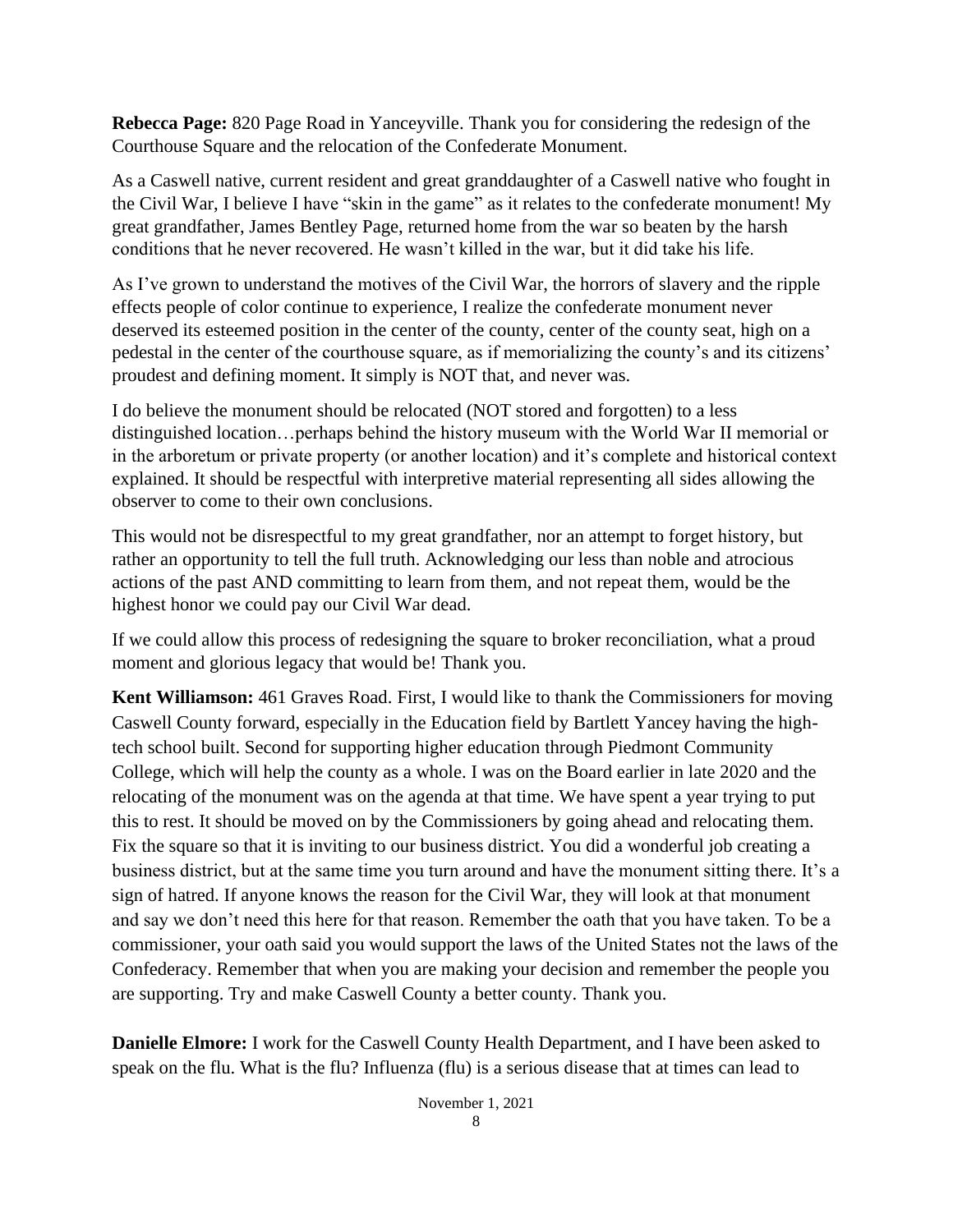death. It is very contagious and spreads in the US starting in the fall through the spring. Unlike the cold, flu symptoms start suddenly. They appear 1 to 4 days after a person has been exposed. A person is contagious with the flu 1 day before symptoms start up to 5 to 7 days after they become sick. The only treatment for the flu is antiviral drugs. You can take ibuprofen and acetaminophen to increase your comfort, but there is nothing you can take to actually get rid of the flu. The people that are at the highest risk are your young children, older adults, and the people with weaker immune systems. They will become sicker. What is the best way to prevent the flu? The best way to prevent the flu is to get your flu vaccine. Everyone 6 months of age or older should get the flu vaccine every year. The flu vaccine will not cause you to get the flu. When should you get your flu vaccine? Every year you should get it as soon as possible. It takes approximately 2 weeks to build a fully effective immunity against the flu. Which means before the flu season starts is when you want to get it. Flu season doesn't peak until February through May, but you can get your flu vaccine at any time. Caswell County Health Department offers flu vaccines by appointment or walk-in at any time. Also, you can see your primary provider to receive your flu vaccine or go to a pharmacy. Caswell County Health Department is offering flu vaccines to the Commissioners and to the public today at recess. I will be in the back corner. Thank you.

**Earnestine Hamlett:** 579 Hudson Road. Commissioners this morning I want to talk to you about several things. First, we are here as concerned citizens to ask you to relocate that Confederate monument and redesign the Town Square. This piece of artwork does not represent the values of this county nor the values of all of the citizens. You are our elected officials, and you represent all of us citizens. You have the obligation to represent us in a way that we would be proud of. So, someone asked the question, where are we going to get this money to relocate it and redesign. Well sir, it seems to me that money is not a problem. We spent \$5,000 on a survey that seems to hold very little value. The proposed or mentioned site to relocate the monument from the front of the courthouse to the left side of the courthouse was not an option on the survey. One other thing as taxpayers, we do not want our tax dollars to go toward upkeeping this Confederate monument that represents so much hatred and racism. Someone asked the question, where are we going to get this money. Well sir, our taxes went up substantially this year. I thought about it for a while last night, and I feel like we are here today off of the neck of George Floyd. When George Floyd died, there were a number of Confederate monuments that began to tumble down because of its negativity and hatred that it holds. I'm sure all of you are well aware of this. It is very disheartening to be in a county where some of our elected officials seem to think this symbol is worth holding on to. And you are willing to turn the other way. We are asking you today to live up to this county motto. Preserve the past and embrace the future. We will continue to march on until victory is won. Thank you.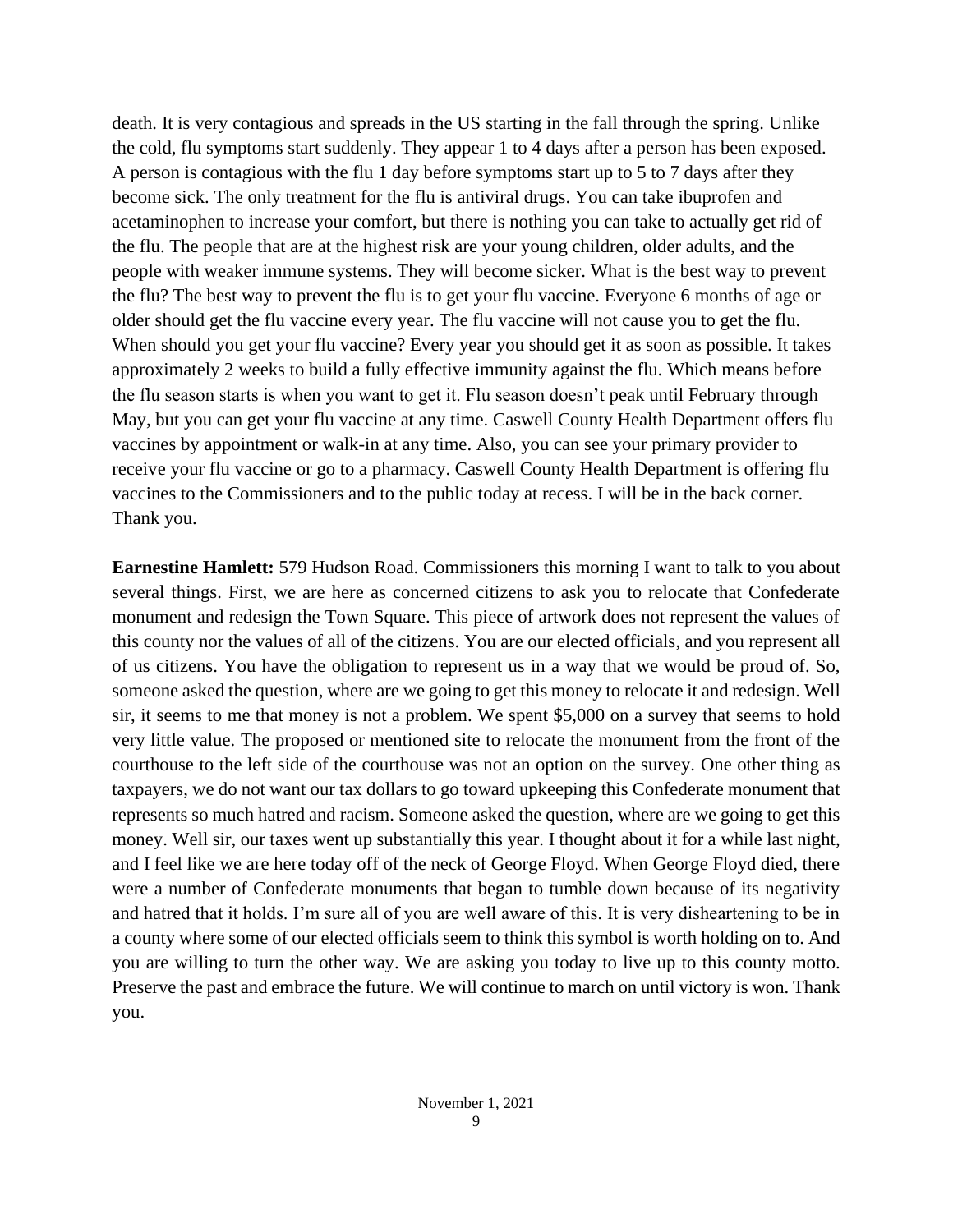**Vicki Foster:** 9532 Pacing Lane Northwest Concord, North Carolina. I am here today because I am a long time Caswell resident. We still have property and a home here. Half of County Home Road is my family. I did not plan to speak today. I'm not normally in town. I'm here on family business, but this is something that is dear to my heart. I'm actually surprised honestly that we are still talking about this. The fact that the center of this town, which is the heart of this town, represents anything that offends the citizens of this county, is amazing to me and that we don't care enough to make sure that it is removed. Where it goes is really not my concern. The fact is we should care enough about the citizens and all citizens. If that monument offended the other side of this town, I would be standing here the same way because this is not about race. It is about what is offensive to the people who are supposed to be included in this county. That center should be the heart of this town and is the heart of this town. Whether it's a park, but it should be a place where all people feel welcomed. We all know what the confederacy stands for. We don't have to go back through history. While history is history, I support history. There are people that died in the Confederacy. I understand that. The fact that this county owns that statue, and don't want to do anything with it is amazing to me. Because you are elected officials, you are here to represent all people in this county. What that means is that you consider how people feel about what they have to walk by every day if it doesn't represent them. It represents some very bad things. We all know that. I'm not going to go into a history lesson. What I expect is for the people of this town is to do better. Because when you know better, you do better. This is not about black against white. This is about right against wrong. This is about making people feel inclusive. I didn't come here with a speech. I came here with a heart. I came here to say that my expectation, if it's about money, I will go on record today saying I will pledge \$2,500 towards the removal of this. Put it where you want to put it. I don't care. I'm not asking for an African American statue. It's not about that. It's about being fair, honest, and inclusive of all citizens. You elected officials; I expect you to do better.

**Leslie Zimmerman:** 732 Solomon Road in Leasburg. Everything is fishy in Caswell County. You know when you walk up to a fish fry, and it just doesn't smell right. There's only one thing that can out smell the stench of raw fish, and that is the smell of cooked fish that has gone bad. It can cause a massive odor problem. The longer you keep fish around the more it will make you hold your nose when you cook it. Well, it certainly seems that you kept the planning board members that have repeat terms way too long. Actually, it's obvious that many of them feel this way. Since they are never prepared, never informed, and hardly ever attend meetings. As you know making sound decisions regarding land use, zoning, and project appropriateness is not a game. It requires responsible and reliable elected and appointed representatives of the Caswell Community. It is clear that some of the planning board members are incapable of acting in the best interests of Caswell County. The dysfunction of the planning board no longer lies with the planning board. It has now become the Board of Commissioners dysfunction. It is time for you to clean up this mess. Throw them out.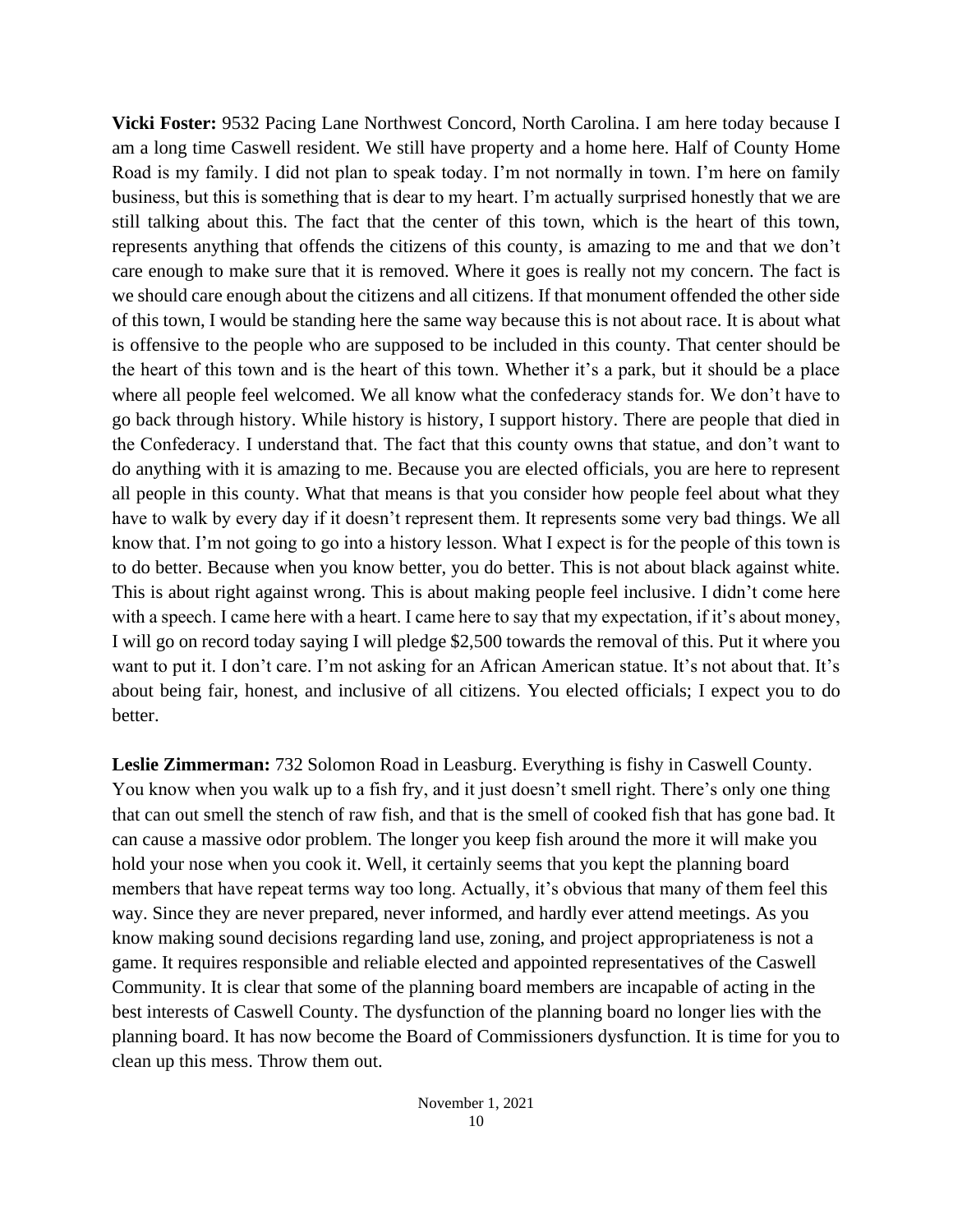The following public comments were emailed to the Board and were shared with the Commissioners via email.

#### **Phil Barfield**, 910 Melvin Wrenn Rd, Yanceyville. cambarus.davidi@gmail.com

On Tuesday, October 26, 2021 at 1:00PM, the Caswell County Planning Board was to meet as the Watershed Review Board in the Historic Courthouse to hear appeals to permits issued by the Watershed Administrator. The hearing did not happen because of a lack of quorum by the Planning Board members. Many citizens, appellants, county officials, county employees, and attorneys were present and ready to conduct the hearing. Taxpayers are now left to pay the hefty tab of attorney fees and employee time for this non-event.

County policy #13 adopted last year establishes policy and procedures for boards such as the Planning Board. All members of the board serve at the pleasure of the Board of Commissioners. Members must be prepared and committed to participating in board work in a manner that enhances relationships between Caswell County and the community and serve the people of Caswell County. As such, their role includes their commitment for full participation in board meetings. They **shall** inform the board chair as soon as possible when unable to attend an upcoming meeting - at least 48 hours' notice due to quorum considerations.

Did the absent members give notice in accordance with the policy? If so, why was the meeting still held when a quorum was questionable? If not, what were their reasons for not notifying the board chair and not attending the meeting?

The Planning Board serves at your pleasure and answers to you. The Board of Commissioners can notify members by letter when deemed necessary to release them from their term of appointment on the board. Please investigate and determine what happened, why, and take action to prevent this from happening again. Thank you.

#### **Gay Pleasant**, 1268 Painter Road in Prospect Hill. mgaygasper@gmail.com

Dear Commissioners,

Please see to it that, in the future, the Caswell County Planning Board is composed of members who understand the task at hand and the responsibilities that accompany a seat on that board. There are many thoughtful, respectful community members who could serve our county in this position, but it is up to you to select them. Thanks.

**Marcia McNally:** 752 Tom Bowes Road, Hurdle Mills, NC

27541 [mmcnally@centurylink.net](mailto:mmcnally@centurylink.net)

### **RE: Complaint against Watershed Review Board**

I am one of those being sued by Carolina Sunrock for filing an appeal regarding permits issued by the Watershed Review Board in favor of the Prospect Hill quarry project. Even though I never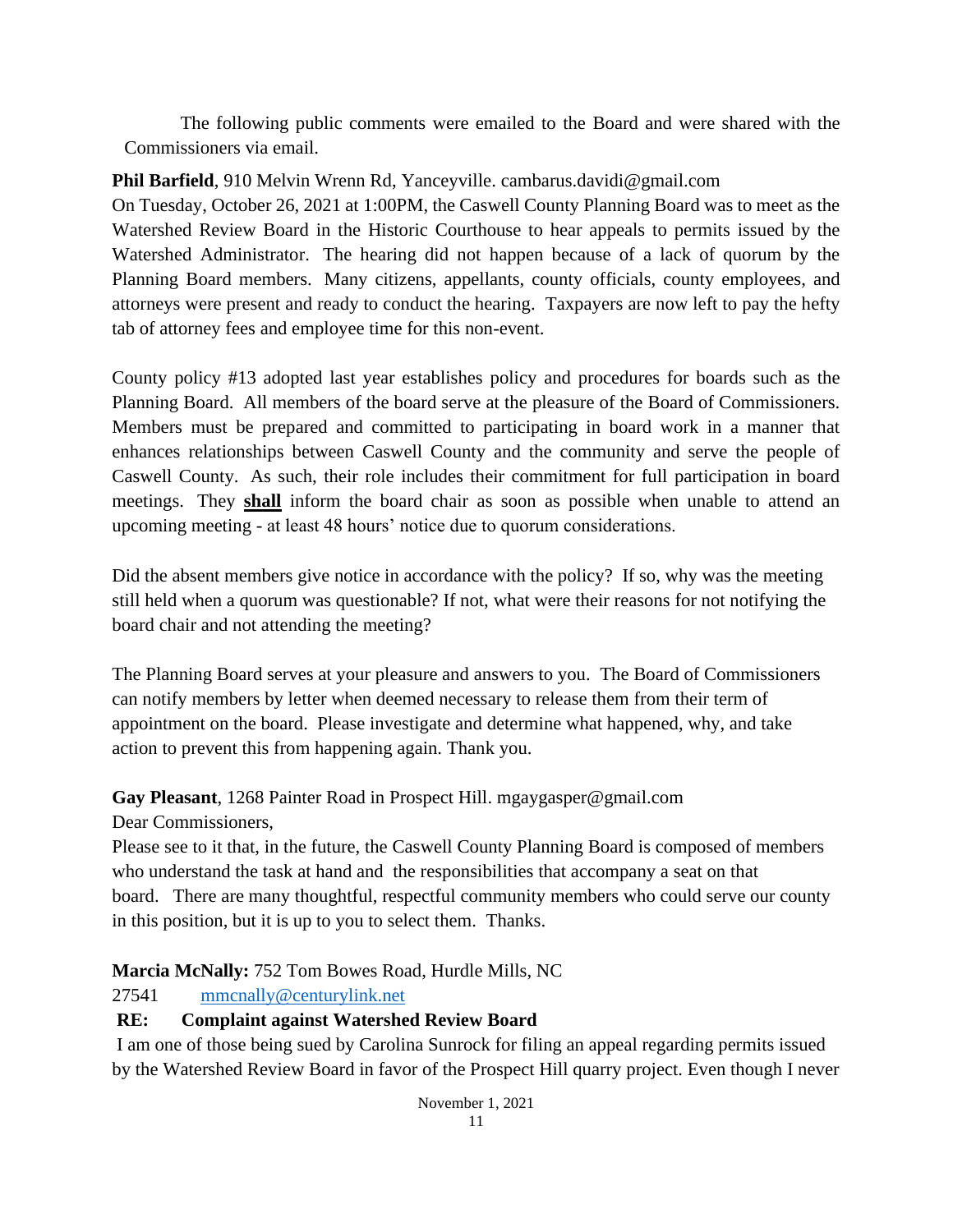received notice of the appeals hearing, I am also one of the many citizens who were in attendance at the hearing last Tuesday, October  $27<sup>th</sup>$ . We were asked to be there and attended in good faith, as did our attorney.

As you have no doubt heard, the hearing that was cancelled for a lack of quorum. It is my understanding that this is part of a regular pattern of inappropriate and irresponsible behavior on the part of some of the Watershed Review/Planning Board (WR/PB) members. Irregular attendance, actions made with suspect process, and so on.

As you know, making sound decisions regarding land use, zoning, and project appropriateness is not a game. It requires responsible and reliable elected and appointed representatives of the Caswell community. It is clear that some of the WR/PB members are incapable of acting in the best interest of Caswell County. I hope the Board of County Commissioners will take this seriously and act accordingly.

#### **RECOGNITIONS:**

**Chairman Owen** started off today by recognizing the Bartlett Yancey High School Volleyball team. They are one win away from playing for a State Title. They play tomorrow night I believe. If they win that, they will be playing for the State Title. I would like to congratulate them for a job well done this year.

**Commissioner Oestreicher** wanted to recognize I believe it's the Chamber of Commerce that sponsored or set up in conjunction with the town the candy trail for Halloween. It was a resounding success. It was very enjoyable watching all these children dressed up like everything from death to a fairy. It was just wonderful seeing all the people out roaming around. We ran out of candy where we were because it was so many people.

**Commissioner Dickerson** said he wanted to echo what Commissioner Owen and Oestreicher said. The candy trail was excellent. An excellent idea. I hope to participate in that next year as well. As far as the volleyball, those girls are really doing good. Looking forward to them winning the State championship.

**County Manager Miller** said he would like to recognize the staff at the library because they put the candy trail together and organized and distributed maps. Most of the organization and work was done by the Gunn Memorial Public Library and their staff.

#### **RECESS – FLU CLINIC:**

The Board took a brief recess to allow Commissioners and members of the public to receive a flu shot if they chose to.

#### **AGENDA:**

#### **APPROVAL OF AGENDA:**

A **motion** was made by Commissioner Jefferies and seconded by Commissioner McVey.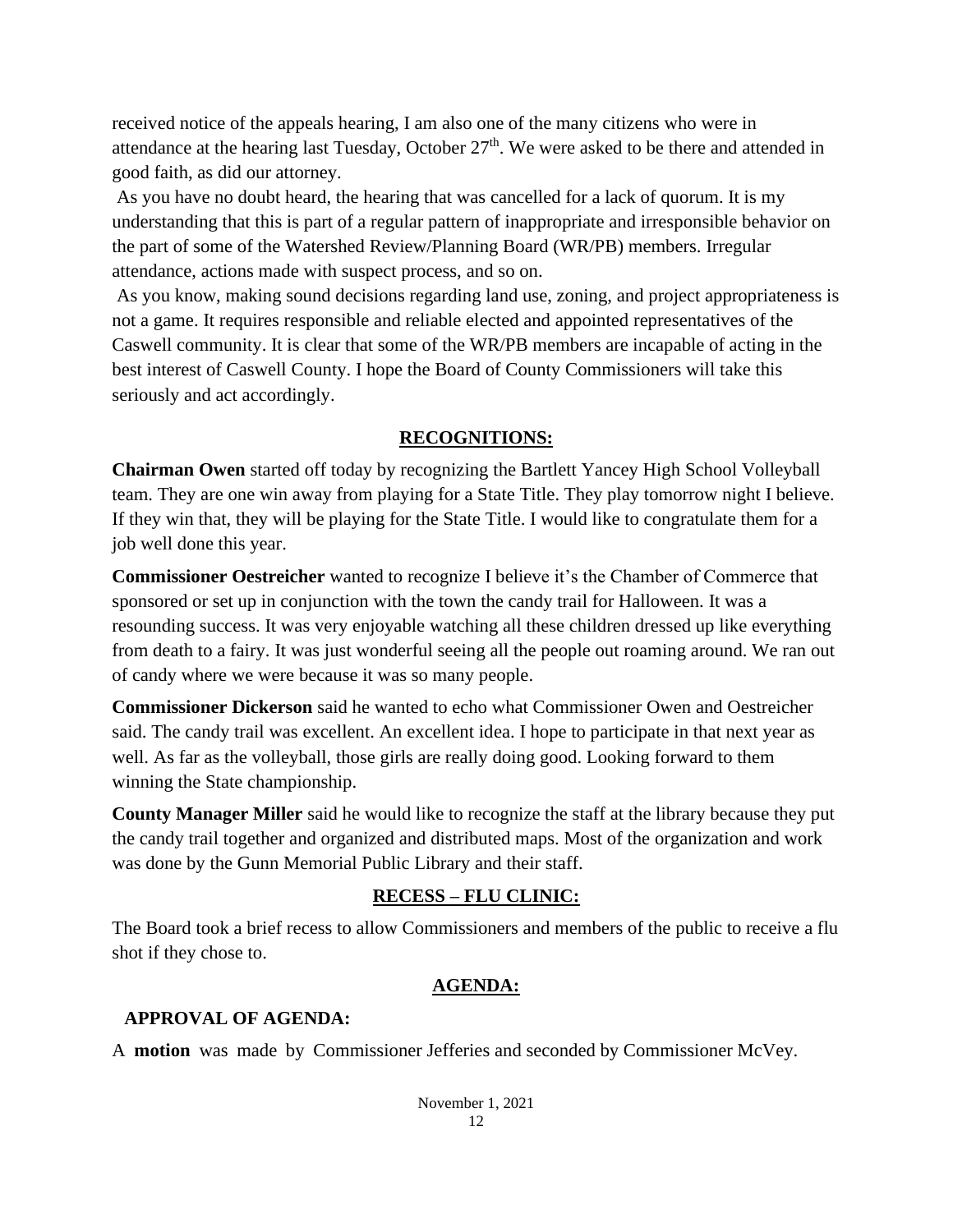Then the County Manager asked the Chairman was he going to leave the redesign of the Town Square on the agenda. Chairman Owen said Commissioner Hall has not talked with him, and he is not sure what all that conversation was going to be. So, we will remove that because I don't know what all that would have included. We will remove number 8 since Commissioner Hall is not here. Then the County Manager said Commissioner Hall was very involved with the Ethics Policy. I don't know if the Board wants to leave that. Chairman Owen asked if the Board was okay to remove number 8 and there were no objections from the Board. Then Chairman Owen asked about removing number 9 the Ethics Policy. Commissioner Oestreicher asked how long the policy was. County Manager Miller said the policy is three pages long. There is not a huge discussion surrounding the Ethics Policy. It's simply an Ethics Policy that would be for the Board of Commissioners, County Employees, and Boards and Committees. So, the Board agreed to hold off with any action until Commissioner Hall was here to review that policy.

A **motion** was made by Commissioner Jefferies and seconded by

Commissioner McVey and **carried unanimously** to approve the agenda as amended. (Commissioner Carter, Dickerson, Hall, Jefferies, McVey, Oestreicher, and Owen voted in favor)

#### **APPROVAL OF CONSENT AGENDA:**

- a. October 18, 2021 Regular Meeting Minutes
- b. October 21, 2021 Redistricting Meeting Minutes

#### **DISCUSSION ITEMS:**

There were no discussion items.

#### **ACTION ITEMS:**

#### **OPIOID RESOLUTION:**

The County Manager said at your last Board meeting you asked us to move forward with the opioid litigation Memorandum of Agreement between the state of North Carolina and Caswell County. As part of that we included the resolution in your agenda packet. We would just ask that you would approve the resolution and the resolution would serve as the Boards action on moving forward with the opioid litigation.

A **motion** was made by Commissioner Owen and seconded by Commissioner McVey and **carried 5 - 1** to approve the resolution. (Commissioner Carter, Dickerson, Jefferies, McVey, and Owen voted in favor. Commissioner Oestreicher voted against the motion.)

#### **COUNTY MANAGER'S UPDATES:**

County Manager Miller said he had two updates for the Board today. Mr. Miller wanted to inform the Board that today is the official closing date for the operations of Home Health. We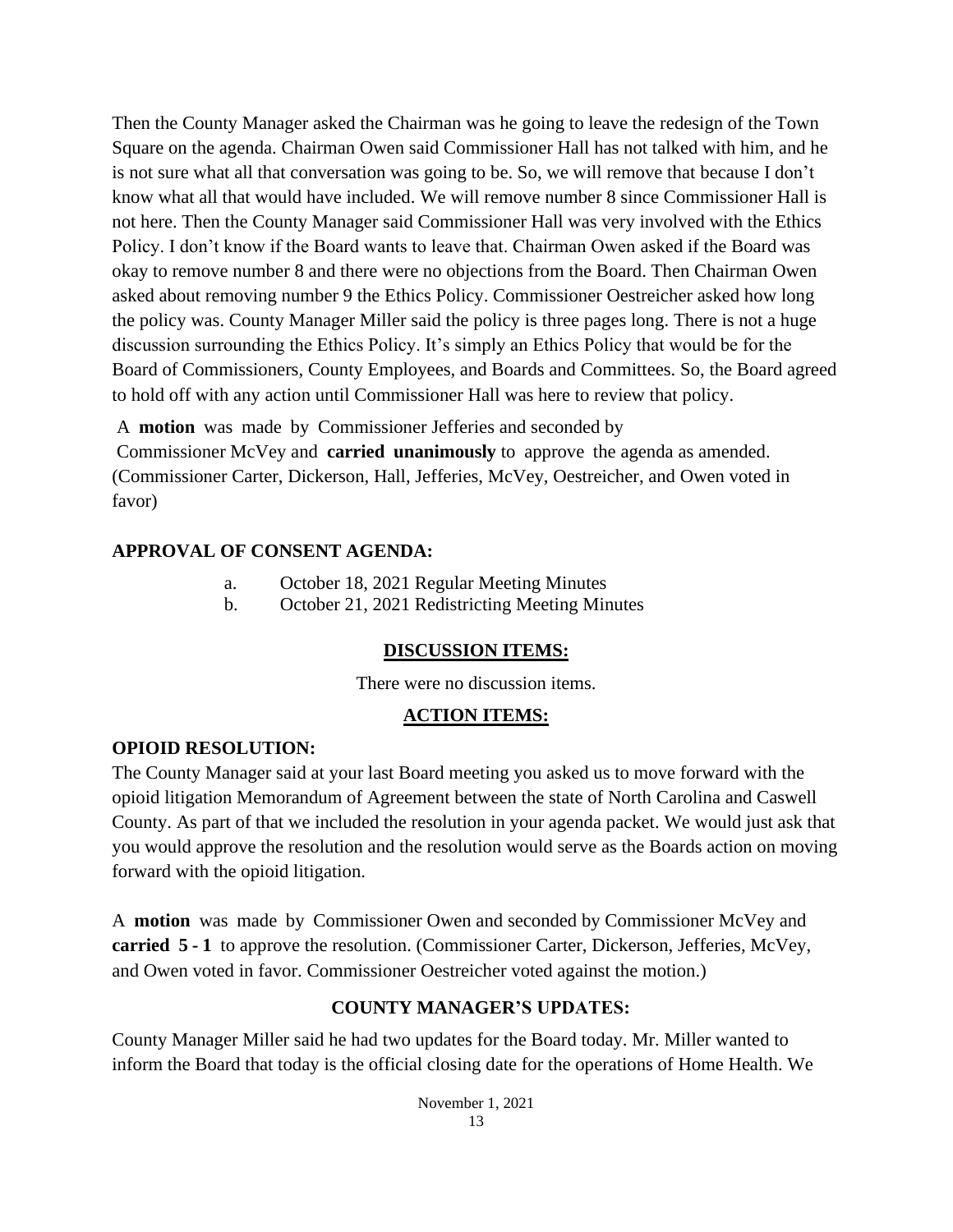will officially close on that today. We expect \$675,000 deposit for the sale of that Home Health operation to be deposited within three business days to our account. Much of which as discussed with the Board before should be allocated to Home Health fund balance. The County Manager wanted to let the Board know that we are going to move forward as soon as the closing occurs with the payout for those employees that were dedicated enough to the County to stay with the County throughout the process. As we discussed in the earlier parts of the process.

Also, the Department of Transportation has verbally accepted the plat from Shadow Ridge Road. We expect the final plat to be completed today, reviewed by the Planning Department, and filed with the Register of Deeds later this week. After that occurs, we will move forward with the process for the special assessment of Shadow Ridge Road.

Then Chairman Owen said he apologize for skipping over the consent agenda and we need to go back and approve. If there are no corrections to the October 18, 2021 regular meeting minutes and the October 21, 2021 redistricting meeting minutes, those minutes stand approved.

#### **COMMISSIONER COMMENTS:**

**Commissioner Carter:** Talking about redesigning the square, I still have not heard what it is going to cost. Chairman Owen said that will be our next meeting. We instructed our County Manager to have those numbers for us at our next meeting. Commissioner Carter said okay, I will have a response then.

Commissioner Oestreicher: October 26<sup>th</sup>, there was the regular scheduled Planning Board meeting, and they were to sit as a quasi-judicial body on the Watershed Review. There were 40- 60 people that attended and lawyers that were here racking up very expensive costs per minute. They were waiting for the Planning Board to review their comments. The Planning Board did not fill the quorum and had to suspend the meeting. I felt this was very disrespectful to the people out there and the citizens of this county. It represents a pattern of avoidance of the Planning Board. In April they failed to make the comment that they were directed to do for a citizen petition on zoning. When they were directed to make a comment on consistency with the proposed zoning ordinance, they failed to make a comment to the Board as directed. In the meeting last Tuesday, they failed to meet once again to do their duty. I have a mind to make a motion regarding this, but I will wait until we talk with the Chairman about this. I did instruct the Chairman, Russell Johnston, that as the Board of Commissioners representative I was extremely displeased with his ability to call a quorum together, and extremely displeased with the members that did not have the courtesy to show up. I'm repeating that again and I am hopeful that this board will agree with me on that. I would also like to read a public comment from Gaye Pleasant.

Dear Commissioners,

Please see to it that, in the future, the Caswell County Planning Board is composed of members who understand the task at hand and the responsibilities that accompany a seat on that board.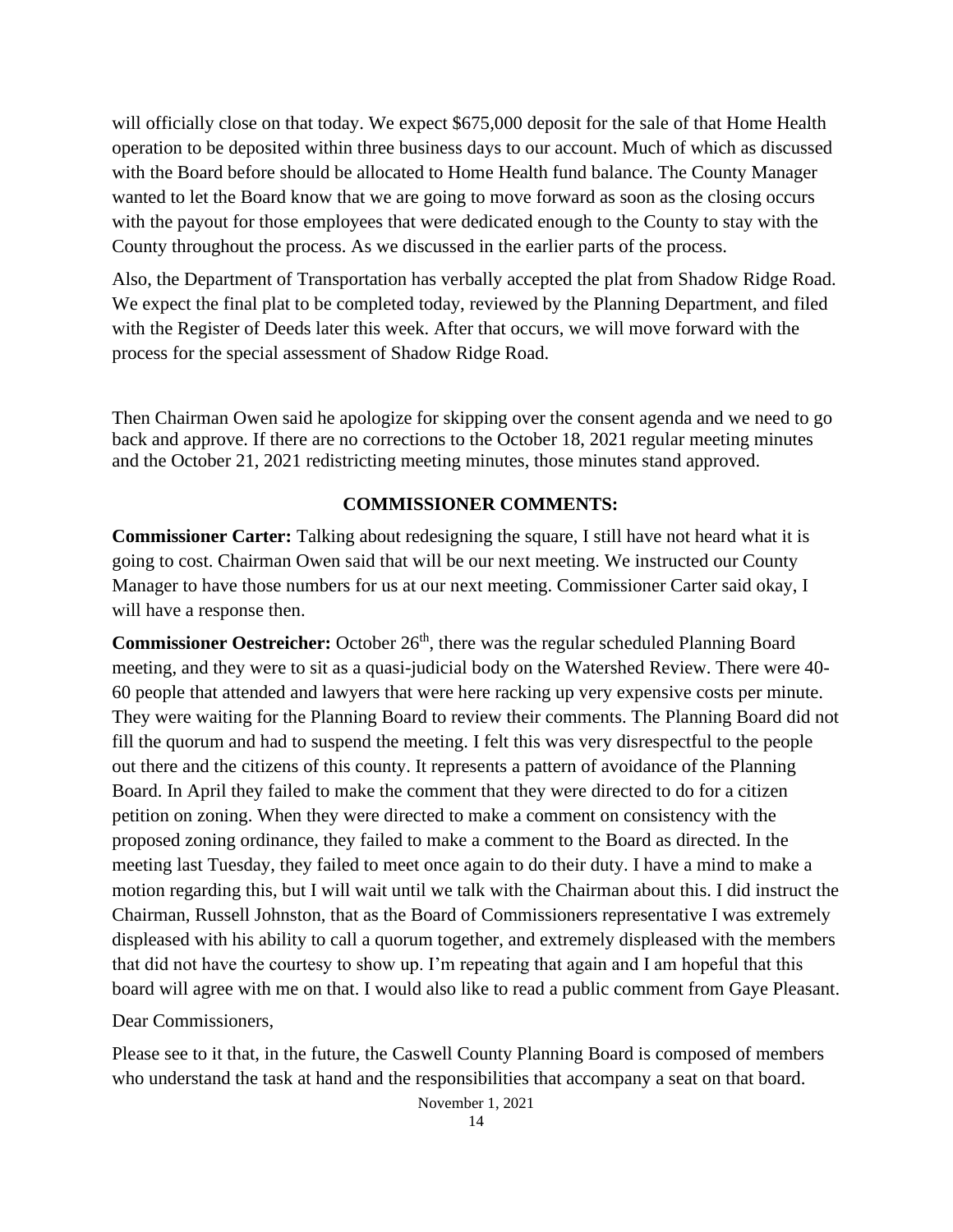There are many thoughtful, respectful community members who could serve our county in this position, but it is up to you to select them.

You also received another letter that I don't have right in front of me, but everyone received a copy of it. I think we need to take these letters and thoughts to heart and do something about this.

**Commissioner Jefferies:** I just want to ask the County Manager about the status of Jack Pointer Road. The junk is the same. I have been bringing this up for a couple of months. Has the citation been served? The County Manager said yes. We have started the process on Jack Pointer Road. Many times, if the owner of the property does not immediately respond to the notice given by the Planning Department, this can take months. It's a process that we have to work through, but we have taken the initial steps to get that cleaned up. This situation is a little bit different than maybe situations that we have dealt with in the past because the owner of the property is not the resident. So, there's some mitigating circumstances in this situation. Commissioner Jefferies said so you don't have any idea of how long it will take. The people in that neighborhood want to know something. We can require the property owner clean up the property, but what we cannot make them clean up the property. We can issue a summons, or we can take them to court. But it's a long process. I can not tell you how long the process will take, but I can tell you that we have started the process.

**Commissioner Dickerson:** We hear a whole lot about the Planning Board. Complaints about issues surrounding that. We can each reach out and talk to the members of that board individually, but I propose that we invite the chairman and other members here so we can hear what they have to say about the issues. I think it would be very informative to get both sides of the story before we continue to get burnt.

Chairman Owen said he has to back up again. I failed to ask this question regarding the redrawing of Caswell County's electoral district lines after the Public Hearing. Chairman Owen said he failed to ask the Board's pleasure regarding the redistricting of Caswell County's electoral districts. If we do not do anything today, we will have to have a special meeting this week. The County Manager said it is imperative that we move forward with this as quickly as possible. The County Manager said he is happy to do whatever the Board ask him to do.

A **motion** was made by Commissioner Carter and seconded by Commissioner Jefferies and **carried 5 - 1** to adopt the latest version of the map done by the County Manager. (Commissioner Carter, Jefferies, McVey, Oestreicher, and Owen voted in favor. Commissioner Dickerson voted against the motion.)

#### **ANNOUNCEMENTS AND UPCOMING EVENTS:**

- **November 7, 2021 Open House Tours at Bartlett Yancey High School** If you can't make it on the  $7<sup>th</sup>$ , you can call and they will try to set up an individual tour for you.
- **November 11, 2021 – Veterans Day Observed**